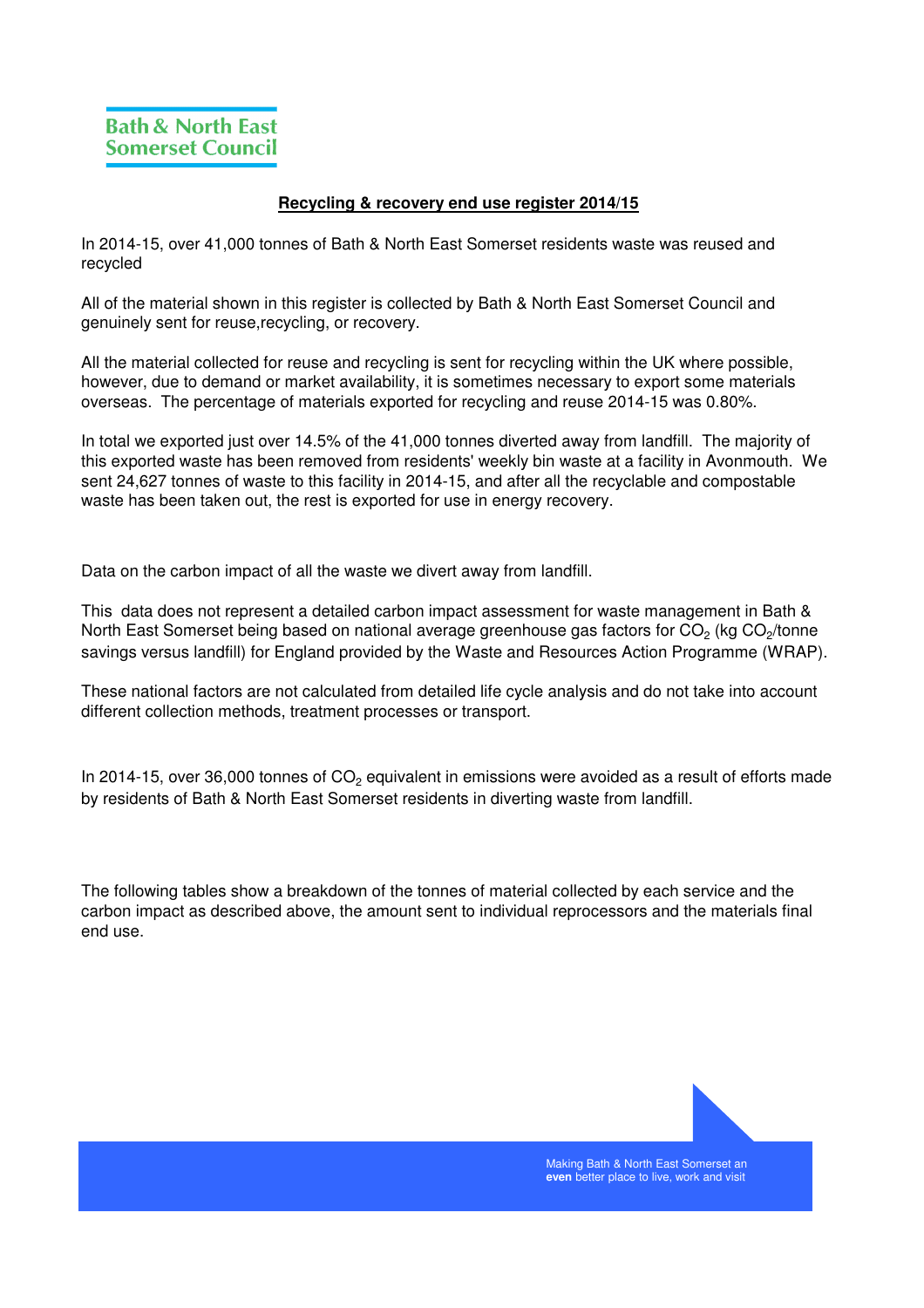## **NB. The following represents only the Household Waste (also including C&D waste) diverted from landfill in Bath & North East Somerset**

| <b>KERBSIDE</b><br><b>COLLECTIONS</b>          | <b>RECYCLED</b><br>(TONNES) | <b>ENERGY</b><br><b>RECOVERY</b><br>(TONNES) | <b>REUSED</b><br>(TONNES) | <b>CARBON SAVED</b><br>(TONNES CO2<br><b>EQUIVALENT)</b> | <b>COLLECTION</b><br><b>CONTRACTOR</b> | <b>REPROCESSOR</b>                                                                                        | <b>EXPORTED</b><br>(TONNES) | <b>END USE</b>                                                                                                                                                                                                     |  |
|------------------------------------------------|-----------------------------|----------------------------------------------|---------------------------|----------------------------------------------------------|----------------------------------------|-----------------------------------------------------------------------------------------------------------|-----------------------------|--------------------------------------------------------------------------------------------------------------------------------------------------------------------------------------------------------------------|--|
| <b>Aluminium Foil</b><br><b>Aluminium Cans</b> | 0.00<br>14.94               | 0.00<br>0.00                                 | 0.00<br>0.00              | 0<br>138.44                                              | Kier<br>Kier                           | Novelis UK Ltd., Warrington<br>Novelis UK Ltd., Warrington                                                | 0.00<br>0.00                | Remelted for production of new aluminium<br>cans                                                                                                                                                                   |  |
|                                                | 126.58                      | 0.00                                         | 0.00                      | 227.74                                                   | Kier                                   | Morris Metals, Doncaster                                                                                  | 126.58                      | Used in new steel products                                                                                                                                                                                         |  |
| <b>Steel Cans</b>                              | 337.46                      | 0.00                                         | 0.00                      | 607.16                                                   | Kier                                   | DN11 0PS<br>Novelis UK Ltd., Warrington                                                                   | 0.00                        | Used in new steel products                                                                                                                                                                                         |  |
| <b>Car Batteries</b>                           | 5.42                        | 0.00                                         | 0.00                      | 3.05                                                     | Kier                                   | G&P Batteries, Darlaston,<br><b>West Midlands</b>                                                         | 0.00                        | Separated into fractions and reprocessed into<br>new batteries or reused as raw materials ie.                                                                                                                      |  |
|                                                | 565.40                      | 0.00                                         | 0.00                      | 505.58                                                   | Kier                                   | D S Smith Recycling, Avon<br>Mill Lane, Bristol                                                           | 0.00                        | Scrap metal and plastic<br>Reprocessed into new cardboard                                                                                                                                                          |  |
| Cardboard                                      | 2,041.50                    | 0.00                                         | 0.00                      | 1825.51                                                  | Kier                                   | Edwards Recycling, The<br>Recycling Centre, , Essex<br>LG11 OJD                                           | 0.00                        | Reprocessed into new cardboard                                                                                                                                                                                     |  |
| <b>Clothing &amp; Footwear</b>                 | 78.62                       | 0.00                                         | 0.00                      | 159.44                                                   | Kier                                   | <b>Bristol Textiles Recyclers Ltd.</b><br>Bristol BS2 0TD                                                 | 70.76                       | Exported to Africa, Eastern Europe and<br>Indian sub-continent                                                                                                                                                     |  |
| <b>Engine Oil</b>                              | 1.00                        | 0.00                                         | 0.00                      | 0.73                                                     | Kier                                   | Eco-Oil Ltd, Avonmouth                                                                                    | 0.00                        | Reprocessed into low -grade fuel oil for<br>asphalt plants and generators                                                                                                                                          |  |
| <b>Food Waste</b>                              | 3,832.39                    | 0.00                                         | 0.00                      | 1875.09                                                  | Kier                                   | Malaby Biogas Ltd<br>Bore<br>Hill Farm Biodigester Deverill<br>Warminster BA12<br>Road<br>8BF             | 0.00                        | Reprocessed into usuable compost, & for<br>agricultural use                                                                                                                                                        |  |
| <b>Fridges &amp; Freezers</b>                  | 18.96                       | 0.00                                         | 0.00                      | 12.44                                                    | Bath & North East Somerset<br>Council  | Sims Group                                                                                                | 0.00                        | Degassed and broken up into separate<br>components for recycling                                                                                                                                                   |  |
|                                                | 6,400.38                    | 0.00                                         | 0.00                      | 1737.7                                                   |                                        | Bracken Down Ltd. On farm<br>composting at Green Ore                                                      | 0.00                        | Composted for agricultural use on site                                                                                                                                                                             |  |
| <b>Garden Waste</b>                            | 518.26                      | 0.00                                         | 0.00                      | 140.71                                                   | Bath & North East Somerset             | Hills Waste Management,<br>Calne, Wiltshire                                                               | 0.00                        |                                                                                                                                                                                                                    |  |
|                                                | 162.64                      | 0.00                                         | 0.00                      | 44.16                                                    | Council                                | Viridor Waste Ltd,<br>Composting facility at Caste<br>Cary                                                | 0.00                        | Reprocessed into usuable compost                                                                                                                                                                                   |  |
| <b>Brown Glass</b>                             |                             | Combined with the Green glass                |                           | $\mathbf 0$                                              | Kier                                   | O-I Manufacturing UK.,                                                                                    | 0.00                        |                                                                                                                                                                                                                    |  |
| Clear Glass<br>Green Glass                     | 159.76<br>4,154.87          | 0.00<br>0.00                                 | 0.00<br>0.00              | 62.63<br>1628.71                                         | Kier<br>Kier                           | Harlow.                                                                                                   | 0.00<br>0.00                | Reprocessed into new bottles and jars                                                                                                                                                                              |  |
| <b>Mixed Glass</b>                             | 0.00                        | 0.00                                         | 0.00                      | 0                                                        | Kier                                   |                                                                                                           | 0.00                        | Separated into fractions and reprocessed into                                                                                                                                                                      |  |
| <b>Household Batteries</b>                     | 5.30                        | 0.00                                         | 0.00                      | 2.98                                                     | Kier                                   | G&P Batteries, Darlaston.<br><b>West Midlands</b>                                                         | 0.00                        | new batteries or reused as raw materials ie.<br>Scrap metal and plastic                                                                                                                                            |  |
| <b>Paper/Mixed paper</b>                       | 4,336.30                    | 0.00                                         | 0.00                      | 3514.63                                                  | Kier                                   | Aylesford Newsprint Ltd. Kent                                                                             | 0.00                        | Reprocessed into 100% recycled paper for<br>newsprint                                                                                                                                                              |  |
| <b>Mixed Plastics</b>                          | 1,021.43                    | 0.00                                         | 0.00                      | 1241.07                                                  | Kier                                   | Roydon Group PLC, Unit 1-3<br>Junction Business Park, Rake<br>Lane, Swinton, Manchester<br><b>M27 8LR</b> | 0.00                        | Sorted, graded and shredded. Recycled into<br>new plastic items including pipes, films,<br>compost bins and fleece jackets                                                                                         |  |
| <b>Mobile Phones</b>                           | 0.98                        | 0.00                                         | 0.00                      | 1.67                                                     | Kier                                   | Sims<br>Greensource Solutions,                                                                            | 0.00                        | Reused and recycled by Fonebank                                                                                                                                                                                    |  |
| <b>Toner Cartridges</b>                        |                             |                                              |                           | 0                                                        | Kier                                   | <b>Bristol</b>                                                                                            | 0.00                        | Re-filled and re-used, or recycled.                                                                                                                                                                                |  |
| <b>Small WEEE</b>                              | 45.96                       | 0.00                                         | 0.00                      | 40.8                                                     | Kier                                   | Sims                                                                                                      | 0.00                        | Individual components recycled                                                                                                                                                                                     |  |
| <b>BRING BANKS</b>                             | RECYCLED<br>(TONNES)        | <b>ENERGY</b><br><b>RECOVERY</b><br>(TONNES) | <b>REUSED</b><br>(TONNES) | <b>CARBON SAVED</b><br>(TONNES CO2<br><b>EQUIVALENT)</b> | <b>COLLECTION</b><br><b>CONTRACTOR</b> | <b>REPROCESSOR</b>                                                                                        | <b>EXPORTED</b><br>(TONNES) | <b>END USE</b>                                                                                                                                                                                                     |  |
| <b>Aluminium Cans</b>                          | 0.00                        | 0.00                                         | 0.00                      | 0                                                        | Kier                                   | Novelis UK Ltd., Warrington                                                                               | 0.00                        | Smelted into aluminium ingots for production<br>of new aluminium cans                                                                                                                                              |  |
| <b>Steel Cans</b>                              | 0.00                        | 0.00                                         | 0.00                      | $\pmb{0}$                                                | Kier                                   | Morris Metals, Doncaster<br><b>DN11 0PS</b>                                                               | 0.00                        | Used in new steel products                                                                                                                                                                                         |  |
|                                                | 0.00                        | 0.00                                         | 4.66                      | 3.78                                                     | Oxfam                                  | Oxfam                                                                                                     | 0.00                        | Sold in charity shops, if not sold recycled by<br>Precycle                                                                                                                                                         |  |
| <b>Paper - Books</b>                           | 0.00                        | 0.00                                         | 5.66                      | 4.59                                                     | <b>British Heart Foundation</b>        | <b>British Heart Foundation</b>                                                                           | 0.00                        | Sold in charity shops or recycled by local rag<br>merchant                                                                                                                                                         |  |
| <b>Textiles</b>                                | 0.00                        | 0.00                                         | 0.00                      | 0                                                        | Oxfam                                  | Waste Saver                                                                                               | 0.00                        | Majority sent abroad, if unsuitable then<br>recycled                                                                                                                                                               |  |
|                                                | 0.00                        | 0.00                                         | 5.11                      | 30.61                                                    | Traid                                  | Lawrence M Barry & Co                                                                                     | 5.11                        | Sold in charity shops or sent abroad to Africa<br>and Eastern Europe                                                                                                                                               |  |
|                                                | 0.00                        | 0.00                                         | 8.69                      | 52.03                                                    | Green World Recycling                  | Green World Recycling                                                                                     | 8.69                        | Majority sent abroad to Eastern Europe if<br>unsuitable then recycled                                                                                                                                              |  |
|                                                | 0.00                        | 0.00                                         | 5.88                      | 35.23                                                    | Bag it Up                              | Bag it Up                                                                                                 | 35.23                       | Majority sent abroad, if unsuitable then<br>recycled                                                                                                                                                               |  |
| <b>Shoes</b>                                   | 0.00                        | 0.00                                         | 5.80                      | 25.44                                                    | European Recycling<br>Company,         | European Recycling<br>Company,                                                                            | 25.44                       | Majority sent abroad, if unsuitable then<br>recycled                                                                                                                                                               |  |
| <b>Food &amp; drink cartons</b>                | 0.00                        | 0.00                                         | 0.00                      | 0                                                        | Recresco Ltd, on behalf of<br>Tetrapak | Lefarge, Sweden                                                                                           | 0.00                        | Pulped and different materials are seperated.<br>Cardboard used to make new<br>paper/cardboard, plastic and aluminium is<br>used in either furniture or burnt for energy or<br>turned into more aluminium products |  |
| <b>Brown Glass</b><br><b>Clear Glass</b>       | 0.00<br>0.00                | 0.00<br>0.00                                 | 0.00<br>0.00              | 0<br>0                                                   |                                        | O-I Manufacturing UK.,                                                                                    | 0.00<br>0.00                |                                                                                                                                                                                                                    |  |
| Green Glass                                    | 0.00                        | 0.00                                         | 0.00                      | 0                                                        | Kier                                   | Harlow, Doncaster or<br>Knottingley                                                                       | 0.00                        | Reprocessed into new bottles and jars                                                                                                                                                                              |  |
| <b>Mixed Glass</b>                             | 0.00                        | 0.00                                         | 0.00                      | 0                                                        |                                        |                                                                                                           | 0.00                        | Reprocessed into 100% recycled paper for                                                                                                                                                                           |  |
| Paper                                          | 0.00                        | 0.00                                         | 0.00                      | 0                                                        | Kier                                   | Aylesford Newsprint Ltd. Kent                                                                             | 0.00                        | newsprint                                                                                                                                                                                                          |  |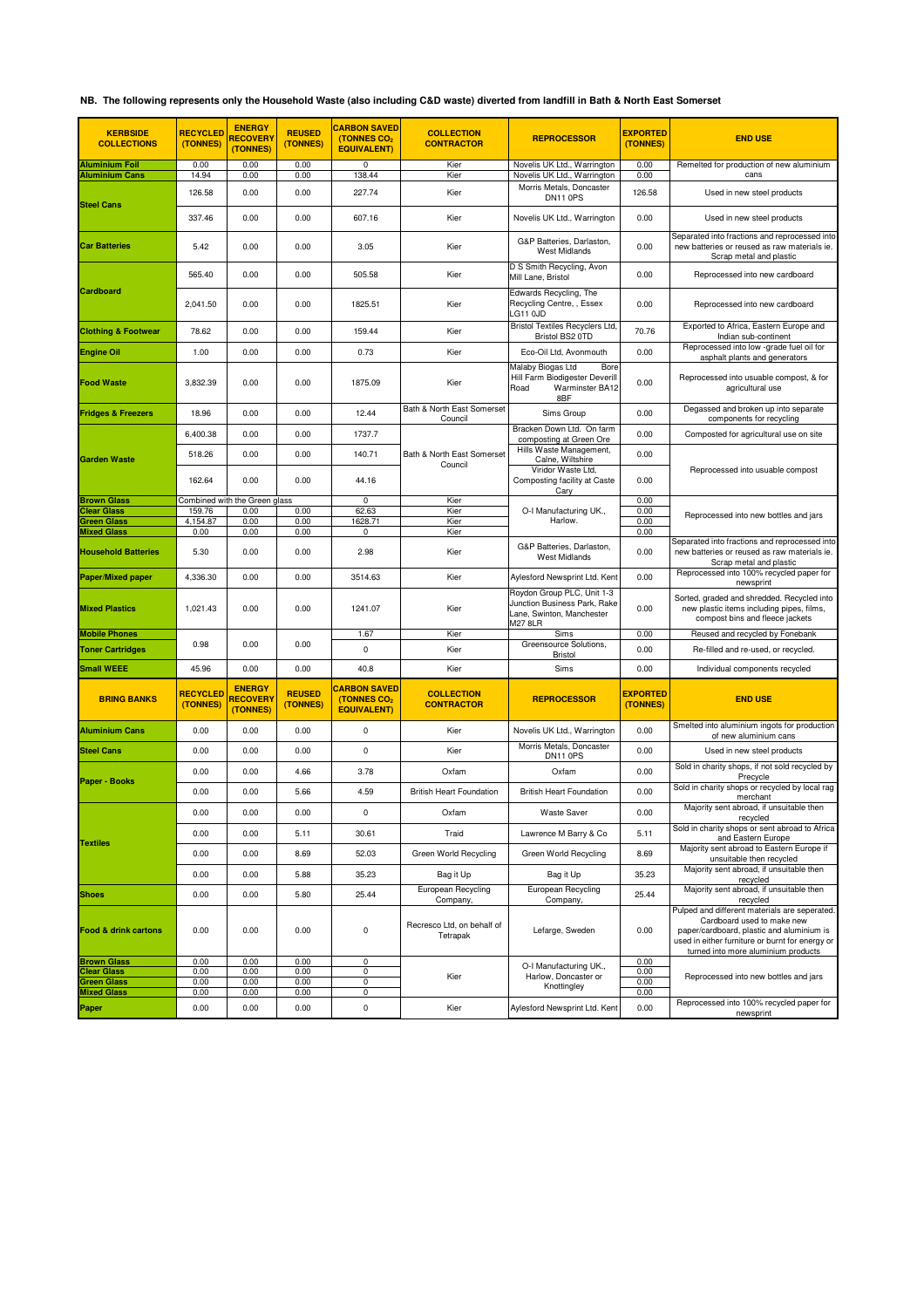| <b>RECYCLING CENTRES</b>                       | <b>RECYCLED</b><br>(TONNES) | <b>ENERGY</b><br>RECOVERY<br>(TONNES) | <b>REUSED</b><br>(TONNES) | <b>CARBON SAVED</b><br>(TONNES CO2<br><b>EQUIVALENT)</b> | <b>COLLECTION</b><br><b>CONTRACTOR</b>                  | <b>REPROCESSOR</b>                                                                                         | <b>EXPORTED</b><br>(TONNES) | <b>END USE</b>                                                                                                                                                                                                     |  |
|------------------------------------------------|-----------------------------|---------------------------------------|---------------------------|----------------------------------------------------------|---------------------------------------------------------|------------------------------------------------------------------------------------------------------------|-----------------------------|--------------------------------------------------------------------------------------------------------------------------------------------------------------------------------------------------------------------|--|
| <b>Bicycles</b>                                | 0.00                        | 0.00                                  | 3.68                      | $\overline{0}$                                           |                                                         | Jole Rider, local charity                                                                                  | 0.00                        | Reconditioned for reuse                                                                                                                                                                                            |  |
| <b>Bric-a-brac</b>                             | 0.00                        | 0.00                                  | 0.00                      | 0                                                        |                                                         | Shaw Trust, local charity                                                                                  | 0.00                        | Sold on for reuse                                                                                                                                                                                                  |  |
| <b>Books</b>                                   | 0.00                        | 0.00                                  | 108.07                    | 87.59                                                    |                                                         | <b>British Heart Foundation</b>                                                                            | 0.00                        | Sold on in shops for reuse                                                                                                                                                                                         |  |
| <b>Aluminium Cans</b>                          | 0.00                        | 0.00                                  | 0.00                      | 0                                                        | Kier                                                    | Novelis UK Ltd., Warrington<br>Morris Metals, Doncaster                                                    | 0.00                        | Smelted into aluminium ingots for production<br>of new aluminium cans                                                                                                                                              |  |
| <b>Steel Cans</b>                              | 15.23                       | 0.00                                  | 0.00                      | 27.4                                                     | Kier                                                    | DN11 0PS                                                                                                   | 0.00                        | Used in new steel products                                                                                                                                                                                         |  |
|                                                | 12.30                       | 0.00                                  | 0.00                      | 22.13                                                    | Kier                                                    | Novelis UK Ltd., Warrington                                                                                | 0.00                        | Used in new steel products                                                                                                                                                                                         |  |
| <b>Car Batteries</b>                           | 30.89                       | 0.00                                  | 0.00                      | 17.39                                                    |                                                         | Sims Metals, Avonmouth                                                                                     | 0.00                        | Separated into fractions and reprocessed into<br>new batteries or reused as raw materials ie.<br>Scrap metal and plastic                                                                                           |  |
| Cardboard                                      | 591.08                      | 0.00                                  | 0.00                      | 528.54                                                   | Bath & North East Somerset<br>Council & May Gurney Ltd. | Newport Paper Company<br>Aston House, 3 Springfield<br>Industrial Estate, Newport,<br>Shropshire, TF10 7NB | 0.00                        | Reprocessed into new cardboard                                                                                                                                                                                     |  |
| <b>Clothing</b>                                | 0.00                        | 0.00                                  | 189.93                    | 1137.11                                                  | Kier                                                    | Bristol Textiles Recyclers Ltd,<br>Bristol BS2 0TD                                                         | 170.94                      | Exported to Africa, Eastern Europe and<br>Indian sub-continent                                                                                                                                                     |  |
| Footwear                                       | 0.00                        | 0.00                                  | 27.43                     | $\mathbf 0$                                              |                                                         | European Recycling Company,                                                                                | 27.43                       | Exported to developing countries for reuse.                                                                                                                                                                        |  |
| <b>Engine Oil</b>                              | 20.05                       | 0.00                                  | 0.00                      | 14.54                                                    |                                                         | West Oils Environmental, Gloucester                                                                        | 0.00                        | Reprocessed into low -grade fuel oil for                                                                                                                                                                           |  |
| <b>Fluorescent Tubes</b>                       | 2.86                        | 0.00                                  | 0.00                      | 0                                                        |                                                         | Mercury Recycling Ltd, Manchester                                                                          | 0.00                        | asphalt plants and generators<br>Seperated into component fractions and                                                                                                                                            |  |
|                                                |                             |                                       |                           |                                                          |                                                         |                                                                                                            |                             | recycled                                                                                                                                                                                                           |  |
| <b>Food &amp; drink cartons</b>                | 0.00                        | 0.00                                  | 0.00                      | $\pmb{0}$                                                | Recresco Ltd, on behalf of<br>Tetrapak                  | Lefarge, Sweden                                                                                            | 0.00                        | Pulped and different materials are seperated.<br>Cardboard used to make new<br>paper/cardboard, plastic and aluminium is<br>used in either furniture or burnt for energy or<br>turned into more aluminium products |  |
| <b>Fridges &amp; Freezers</b>                  | 202.09                      | 0.00                                  | 0.00                      | 132.58                                                   | Sims                                                    |                                                                                                            | 0.00                        | Degassed and broken up into separate<br>components for recycling                                                                                                                                                   |  |
| <b>Furniture</b>                               | 0.00                        | 0.00                                  | 15.65                     | 14.41                                                    | Bath & North East Somerset<br>Council                   | Bath & North East Somerset<br>Council                                                                      | 0.00                        | Sold on for reuse at low prices to people on<br>low incomes                                                                                                                                                        |  |
|                                                | 1,694.12                    | 0.00                                  | 0.00                      | 459.95                                                   |                                                         | Bracken Down Ltd. On farm<br>composting at Green Ore                                                       | 0.00                        | Composted for agricultural use on site                                                                                                                                                                             |  |
| <b>Garden Waste</b>                            | 1,547.74                    | 0.00                                  | 0.00                      | 420.21                                                   | Bath & North East Somerset<br>Council                   | Viridor Waste Ltd,<br>Composting facility at Caste<br>Cary                                                 | 0.00                        | Reprocessed into usuable compost                                                                                                                                                                                   |  |
|                                                | 1,461.80                    | 0.00                                  | 0.00                      | 396.88                                                   |                                                         | Hills Waste Management,<br>Calne, Wiltshire                                                                | 0.00                        |                                                                                                                                                                                                                    |  |
| <b>Gas bottles</b>                             | 0.00                        | 0.00                                  | 7.97                      | $\pmb{0}$                                                | Manufacturer                                            |                                                                                                            | 0.00                        | Reuse if returnable otherwise materials are<br>recycled                                                                                                                                                            |  |
|                                                | 0.00                        | 0.00                                  | 0.00                      | $\pmb{0}$                                                |                                                         | Bale Group Ltd, Honiton                                                                                    |                             | Reuse if returnable otherwise materials are<br>recycled                                                                                                                                                            |  |
| <b>Mixed Glass</b>                             | 180.36                      | 0.00                                  | 0.00                      | 42.1                                                     | Kier                                                    | O-I Manufacturing UK.,<br>Harlow, Doncaster or<br>Knottingley                                              | 0.00                        | Reprocessed into new bottles and jars                                                                                                                                                                              |  |
| <b>Electricals - White</b><br>goods            | 124.70                      | 0.00                                  | 0.00                      | 157.83                                                   | SIMS Metals, Newport                                    | Valpack, Warwickshire                                                                                      | 0.00                        | Broken down into separate components for<br>recycling                                                                                                                                                              |  |
| <b>Electricals - Small mixed</b>               | 483.36                      | 0.00                                  | 0.00                      | 716.15                                                   | SIMS Metals, Newport                                    | Valpack, Warwickshire                                                                                      | 0.00                        | Broken down into separate components for                                                                                                                                                                           |  |
| goods                                          |                             |                                       |                           |                                                          |                                                         |                                                                                                            |                             | recycling<br>Reprocessed into 100% recycled paper for                                                                                                                                                              |  |
| Paper                                          | 292.22                      | 0.00                                  | 0.00                      | 236.85                                                   | Kier                                                    | Aylesford Newsprint Ltd. Kent                                                                              | 0.00                        | newsprint<br>Shredded and either sent for use in either                                                                                                                                                            |  |
| Plasterboard / Gypsum<br><b>based products</b> | 228.46                      | 0.00                                  | 0.00                      | 31.72                                                    |                                                         | <b>Commercial Recycling</b>                                                                                | 0.00                        | manufacture of new plasterboard or cement<br>Shredded and either sent for use in either                                                                                                                            |  |
|                                                | 100.94                      | 0.00                                  | 0.00                      | 14.01                                                    |                                                         | <b>Hills Waste Solutions</b>                                                                               | 0.00                        | manufacture of new plasterboard or cement                                                                                                                                                                          |  |
| <b>Mixed Plastics</b>                          | 59.49                       | 0.00                                  | 0.00                      | 72.28                                                    | Kier                                                    | Roydon Group PLC, Unit 1-3<br>Junction Business Park, Rake<br>Lane, Swinton, Manchester                    | 0.00                        | Sorted, graded and shredded. Recycled into<br>new plastic items including pipes, films,<br>compost bins and fleece jackets                                                                                         |  |
| <b>Rubble</b>                                  | 4,924.68                    | 0.00                                  | 0.00                      | 44.22                                                    | Bath & North East Somerset<br>Council                   | MJ Church Plant, Star Farm<br>Marshfield                                                                   | 0.00                        | Screen and crushed to for resale as<br>aggregrates                                                                                                                                                                 |  |
| <b>Scrap Metal</b>                             | 1,202.15                    | 0.00                                  | 0.00                      | 2691.48                                                  |                                                         | Sims Metals, Avonmouth                                                                                     | 0.00                        | Seperated by metal type and recycled                                                                                                                                                                               |  |
| <b>TV's &amp; Monitors</b>                     | 276.46                      | 0.00                                  | 0.00                      | 0                                                        | SIMS Metals, Newport                                    | Valpack, Warwickshire                                                                                      | 0.00                        | Broken down into separate components for<br>recycling                                                                                                                                                              |  |
| <b>Tyres</b>                                   | 42.90                       | 0.00                                  | 0.00                      | 81.93                                                    | RJ Kings, Farrington Gurney                             | Western Tyres, Avonmouth                                                                                   | 0.00                        | Shredded and used to make new rubber<br>products such as new tyres and running<br>tracks                                                                                                                           |  |
| <b>Vegetable Oil</b>                           | 4.72                        | 0.00                                  | 0.00                      | 0                                                        |                                                         | C&D Oils Ltd, Newport                                                                                      | 0.00                        | Reprocessed into Biodiesel and lubricants                                                                                                                                                                          |  |
| <b>WEEE Reuse</b>                              | 0.00                        | 0.00                                  | 12.98                     | 8.52                                                     | Sofa Project                                            |                                                                                                            | 0.00                        | Repaired/refurbished to be sold in shops. If<br>beyond repair either used for spare parts or<br>broken down for recycling                                                                                          |  |
| Wood                                           | 993.80                      | 0.00                                  | 0.00                      | 1268.06                                                  | Bath & North East Somerset<br>Council                   | Viridor Waste Ltd, Filton<br><b>Transfer Station, Bristol</b>                                              | 0.00                        | Chipped for reuse in new products                                                                                                                                                                                  |  |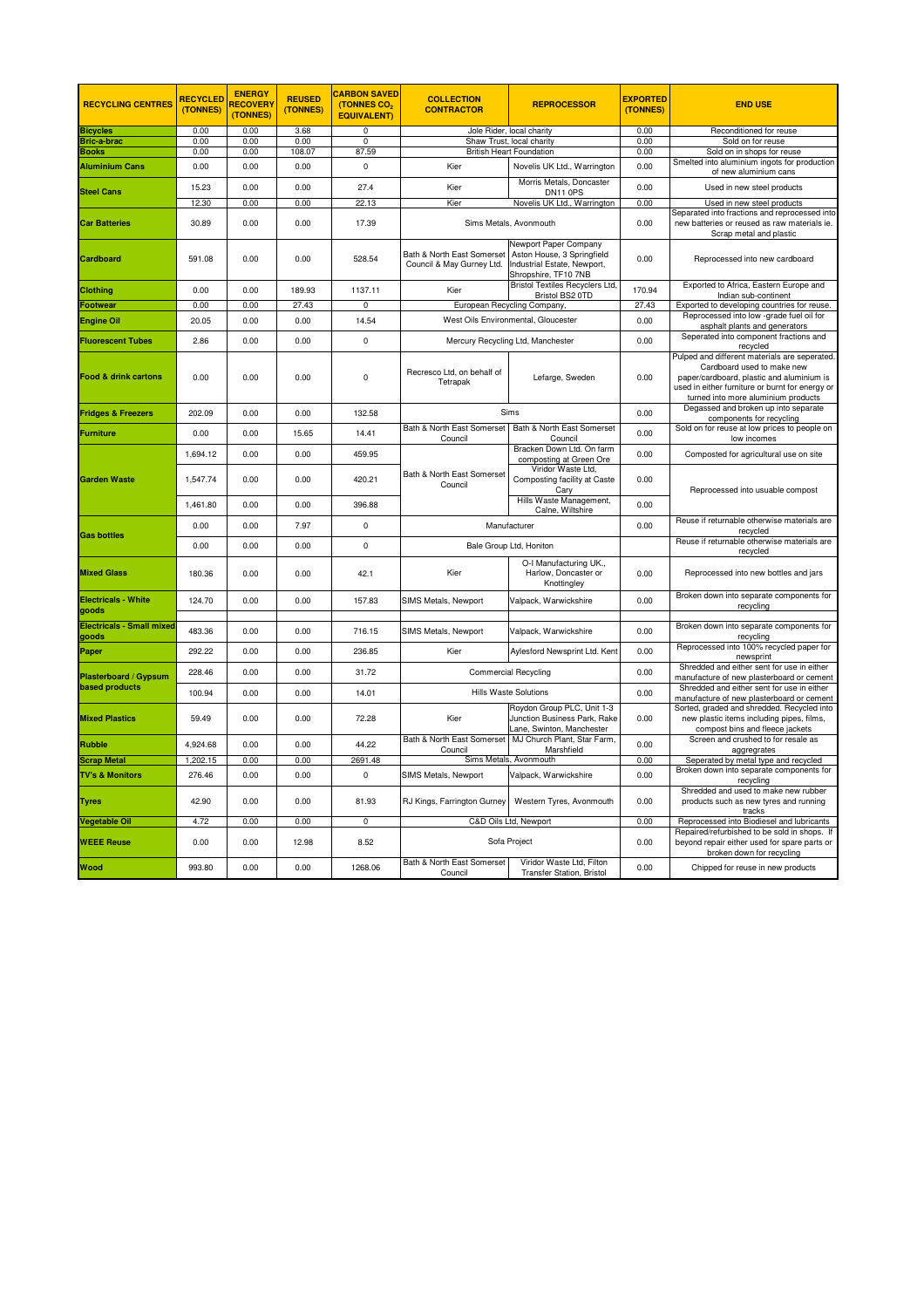| <b>OTHER RECYCLING</b>                                                                         | <b>RECYCLED</b><br>(TONNES) | <b>ENERGY</b><br><b>RECOVERY</b><br>(TONNES) | <b>REUSED</b><br>(TONNES) | <b>CARBON SAVED</b><br>(TONNES CO <sub>2</sub><br><b>EQUIVALENT)</b> | <b>COLLECTION</b><br><b>CONTRACTOR</b>         | <b>REPROCESSOR</b>                                                                      | <b>EXPORTED</b><br>(TONNES) | <b>END USE</b>                                       |
|------------------------------------------------------------------------------------------------|-----------------------------|----------------------------------------------|---------------------------|----------------------------------------------------------------------|------------------------------------------------|-----------------------------------------------------------------------------------------|-----------------------------|------------------------------------------------------|
| <b>Leaf litter from street</b>                                                                 | 0.00                        | 0.00                                         | 0.00                      | $\pmb{0}$                                                            | Bath & North East Somerset<br>Council          | Bracken Down Ltd. On farm<br>composting at Green Ore                                    | 0.00                        | Composted for agricultural use on site               |
|                                                                                                | 0.00                        | 0.00                                         | 0.00                      | 0                                                                    | Bath & North East Somerset<br>Council          | Hills Waste Management,<br>Calne, Wiltshire                                             | 0.00                        |                                                      |
| sweepings                                                                                      | 0.00                        | 0.00                                         | 0.00                      | 0                                                                    | Bath & North East Somerset<br>Council          | Viridor Waste Ltd,<br>Composting facility at Caste<br>Cary                              | 0.00                        | Reprocessed into usuable compost                     |
| <b>Other mixed items</b>                                                                       | 0.00                        | 0.00                                         | 0.00                      | 0                                                                    | Residents of Bath & North<br>East Somerset     | Residents of Bath & North<br>East Somerset                                              | 0.00                        | Reused by residents of Bath & North East<br>Somerset |
| <b>WASTE RECOVERED</b><br><b>FROM WEEKLY</b><br><b>COUNCIL BLACK SACK</b><br><b>COLLECTION</b> | <b>RECYCLED</b><br>(TONNES) | <b>ENERGY</b><br><b>RECOVER</b><br>(TONNES)  | <b>REUSED</b><br>(TONNES) | <b>CARBON SAVED</b><br>(TONNES CO2<br><b>EQUIVALENT)</b>             | <b>CONTRACTOR</b>                              | <b>REPROCESSOR</b>                                                                      | <b>EXPORTED</b><br>(TONNES) | <b>END USE</b>                                       |
|                                                                                                | 0.00                        | 0.00                                         | 0.00                      | $\pmb{0}$                                                            | New Earth Solutions,<br>Avonmouth              | Sims Metals, Avonmouth                                                                  | 0.00                        | Exported for remelting                               |
|                                                                                                | 0.00                        | 0.00                                         | 0.00                      | 0                                                                    | New Earth Solutions.<br>Avonmouth              | Relaince Scrap Metal<br>Merchants (Parkstone) Ltd,<br>Poole                             | 0.00                        | Processed for remelting                              |
| <b>Aluminium</b>                                                                               | 0.00                        | 0.00                                         | 0.00                      | 0                                                                    | New Earth Solutions,<br>Avonmouth              | European Metal Recycling,<br>Birmingham                                                 | 0.00                        | Exported for remelting                               |
|                                                                                                | 0.00                        | 0.00                                         | 0.00                      | $\pmb{0}$                                                            | New Earth Solutions,<br>Avonmouth              | N Brookes & Brothers Ltd,<br><b>Cradley Heath</b>                                       | 0.00                        | Remelted for production of new aluminium<br>products |
|                                                                                                | 15.81                       | 0.00                                         | 0.00                      | 0                                                                    | New Earth Solutions,<br>Avonmouth              | Alutrade Limited, Redditch                                                              | 0.00                        | Remelted for production of new aluminium<br>products |
|                                                                                                | 145.86                      | 0.00                                         | 0.00                      | 0                                                                    | New Earth Solutions,<br>Avonmouth              | Sims Metals, Avonmouth                                                                  | 0.00                        | Exported for remelting                               |
|                                                                                                | 438.80                      | 0.00                                         | 0.00                      | 0                                                                    | New Earth Solutions,<br>Avonmouth              | Sims Metals, Newport                                                                    | 0.00                        | Exported for remelting                               |
|                                                                                                | 0.00                        | 0.00                                         | 0.00                      | 0                                                                    | New Earth Solutions,<br>Avonmouth              | Sait Systems, Barnsley                                                                  | 0.00                        | Processed for remelting                              |
| <b>Steel</b>                                                                                   | 8.03                        | 0.00                                         | 0.00                      | $\pmb{0}$                                                            | New Earth Solutions,<br>Avonmouth              | Alutrade Limited Redditch                                                               | 0.00                        | Remelted for production of new ferrous<br>products   |
|                                                                                                | 4.23                        | 0.00                                         | 0.00                      | 0                                                                    | New Earth Solutions,<br>Avonmouth              | Richard Fletcher (Metals) Ltd,<br>Chesterfield S41 9HY                                  | 0.00                        | Remelted for production of new ferrous<br>products   |
|                                                                                                | 0.00                        | 0.00                                         | 0.00                      | 0                                                                    | New Earth Solutions,<br>Avonmouth              | N Brookes & Brothers Ltd<br><b>Cradley Heath</b>                                        | 0.00                        | Remelted for production of new ferrous<br>products   |
|                                                                                                | 0.00                        | 0.00                                         | 0.00                      | 0                                                                    | New Earth Solutions,<br>Avonmouth              | Hanbury Plastice Recycling<br>Ltd Stoke                                                 | 0.00                        | Reprocessed into new plastic                         |
|                                                                                                | 0.00                        | 0.00                                         | 0.00                      | 0                                                                    | New Earth Solutions,<br>Avonmouth              | TJL Industries,<br>Gloucestershire                                                      | 0.00                        | Granulated for reuse                                 |
|                                                                                                | 0.00                        | 0.00                                         | 0.00                      | $\pmb{0}$                                                            | New Earth Solutions,<br>Avonmouth              | J&A Young, Derbyshire                                                                   | 0.00                        | Recovery of scrap plastic                            |
|                                                                                                | 0.00                        | 0.00                                         | 0.00                      | $\pmb{0}$                                                            | New Earth Solutions,<br>Avonmouth              | New Earth Solutions,<br>Gloucestershire                                                 | 0.00                        | Recovery of scrap plastic                            |
| <b>Mixed Plastics</b>                                                                          | 0.00                        | 0.00                                         | 0.00                      | 0                                                                    | New Earth Solutions,                           | AWS Ecoplastics Limited,<br>Gainsborough                                                | 0.00                        | Reprocessed into new plastic bottles                 |
|                                                                                                | 0.00                        | 0.00                                         | 0.00                      | 0                                                                    | Avonmouth<br>New Earth Solutions,<br>Avonmouth | N+P International BV,<br>Netherlands                                                    | 0.00                        | Assessment of recycling potential                    |
|                                                                                                | 0.00                        | 0.00                                         | 0.00                      | $\pmb{0}$                                                            | New Earth Solutions,<br>Avonmouth              | Leeds Paper Recycling Ltd,                                                              | 0.00                        | Recovery of scrap plastic                            |
|                                                                                                | 0.00                        | 0.00                                         | 0.00                      | 0                                                                    | New Earth Solutions,<br>Avonmouth              | leeds<br>Transwaste Recycling &<br>Aggregates Ltd, North<br>Humberside                  | 0.00                        | Assessment of recycling potential                    |
|                                                                                                | 0.00                        | 0.00                                         | 0.00                      | 0                                                                    | New Earth Solutions,<br>Avonmouth              | Sanderson Environmental<br>(West Yorkshire)                                             | 0.00                        | Used for landfill site restoration                   |
|                                                                                                | 475.71                      | 0.00                                         | 0.00                      | 0                                                                    | New Earth Solutions,<br>Avonmouth              | <b>Buckingham Group</b><br>(Leicester)                                                  | 0.00                        | Used for landfill site restoration                   |
|                                                                                                | 0.00                        | 0.00                                         | 0.00                      | $\pmb{0}$                                                            | New Earth Solutions,<br>Avonmouth              | 4 Recycling<br>(Nottinghamshire)                                                        | 0.00                        | Used for landfill site restoration                   |
|                                                                                                | 0.00                        | 0.00                                         | 0.00                      | $\pmb{0}$                                                            | New Earth Solutions,<br>Avonmouth              | 4 Recycling (Hertfordshire)                                                             | 0.00                        | Used for landfill site restoration                   |
| <b>Compost like material</b>                                                                   | 4.95                        | 0.00                                         | 0.00                      | 0                                                                    | New Earth Solutions,<br>Avonmouth              | 4 Recycling (Peterborough)                                                              | 0.00                        | Used for landfill site restoration                   |
|                                                                                                | 1,635.38                    | 0.00                                         | 0.00                      | $\pmb{0}$                                                            | New Earth Solutions,<br>Avonmouth              | 4 Recycling (Stainforth)                                                                | 0.00                        | Used for landfill site restoration                   |
|                                                                                                | 649.38                      | 0.00                                         | 0.00                      | $\pmb{0}$                                                            | New Earth Solutions,<br>Avonmouth              | 4 Recycling (Derbyshire)                                                                | 0.00                        | Used for landfill site restoration                   |
|                                                                                                | 0.00                        | 0.00                                         | 0.00                      | $\pmb{0}$                                                            | New Earth Solutions,                           | MJ Church (Swindon)                                                                     | 0.00                        | Used for landfill site restoration                   |
|                                                                                                | 0.00                        | 1,519.27                                     | 0.00                      | 1045.26                                                              | Avonmouth<br>New Earth Solutions,              | AVR Afvalverwerking BV,                                                                 | 1,519.27                    | Exported for energy recovery                         |
|                                                                                                | 0.00                        | 0.00                                         | 0.00                      | 0                                                                    | Avonmouth<br>New Earth Solutions,              | Netherlands<br>SITA Ridham Waste Transfel                                               | 0.00                        | Energy recovery                                      |
|                                                                                                | 0.00                        | 5,052.47                                     | 0.00                      | $\pmb{0}$                                                            | Avonmouth<br>New Earth Solutions,              | HVC AfValcentrale. The                                                                  | 5,052.47                    | Exported for energy recovery                         |
|                                                                                                | 0.00                        | 418.35                                       | 0.00                      | 0                                                                    | Avonmouth<br>New Earth Solutions,              | Netherlands<br>Weener Energie                                                           | 418.35                      | Exported for energy recovery                         |
|                                                                                                | 0.00                        | 509.39                                       | 0.00                      | 0                                                                    | Avonmouth<br>New Earth Solutions,              | Churngold Recycling,                                                                    | 0.00                        | Energy recovery                                      |
| Other                                                                                          | 0.00                        | 0.00                                         | 0.00                      | $\pmb{0}$                                                            | Avonmouth<br>New Earth Solutions,              | Avonmouth<br>Tilmanstone Works, Kent                                                    | 0.00                        | Energy recovery                                      |
|                                                                                                | 0.00                        | 55.25                                        | 0.00                      | 0                                                                    | Avonmouth<br>New Earth Solutions,              | Boomeco Ltd, Avonmouth                                                                  | 0.00                        | Energy recovery                                      |
|                                                                                                | 0.00                        | 1,573.22                                     | 0.00                      | $\pmb{0}$                                                            | Avonmouth<br>New Earth Solutions,              | AVG Koln mbH                                                                            | 1,573.22                    | Exported for energy recovery                         |
|                                                                                                | 0.00                        | 75.84                                        | 0.00                      | $\pmb{0}$                                                            | Avonmouth<br>New Earth Solutions,              | Geestemunder<br>New Earth Solutions, Canford                                            | 0.00                        | Energy recovery                                      |
|                                                                                                | 0.00                        | 10,324.80                                    | 0.00                      | 13174.11                                                             | Avonmouth<br>New Earth Solutions,              | New Earth Energy,                                                                       | 0.00                        | Energy recovery                                      |
|                                                                                                | 0.00                        | 182.12                                       | 0.00                      | 232.38                                                               | Avonmouth<br>New Earth Solutions,<br>Avonmouth | Avonmouth<br>Viridor Waste Management,<br>Ardley Landfill Site,<br>Oxfordshire OX27 7PH | 0.00                        | Energy recovery                                      |
|                                                                                                | 0.00                        | 934.76                                       | 0.00                      | 1192.72                                                              | New Earth Solutions,<br>Avonmouth              | N&P Hamburger Rieger<br>GmbH, , Germany -<br>PA50B0003                                  | 934.76                      | Exported for energy recovery                         |
|                                                                                                | 0.00                        | 499.03                                       | 0.00                      | 631.61                                                               | New Earth Solutions,<br>Avonmouth              | Bertling Enviro AB, Tekniska,<br>Sweden                                                 | 499.03                      | Exported for energy recovery                         |
|                                                                                                | 0.00                        | 102.17                                       | 0.00                      | 151.38                                                               | New Earth Solutions,<br>Avonmouth              | Bertling Enviro AB, Renova<br>Miljö AB, Sweden                                          | 102.17                      | Exported for energy recovery                         |